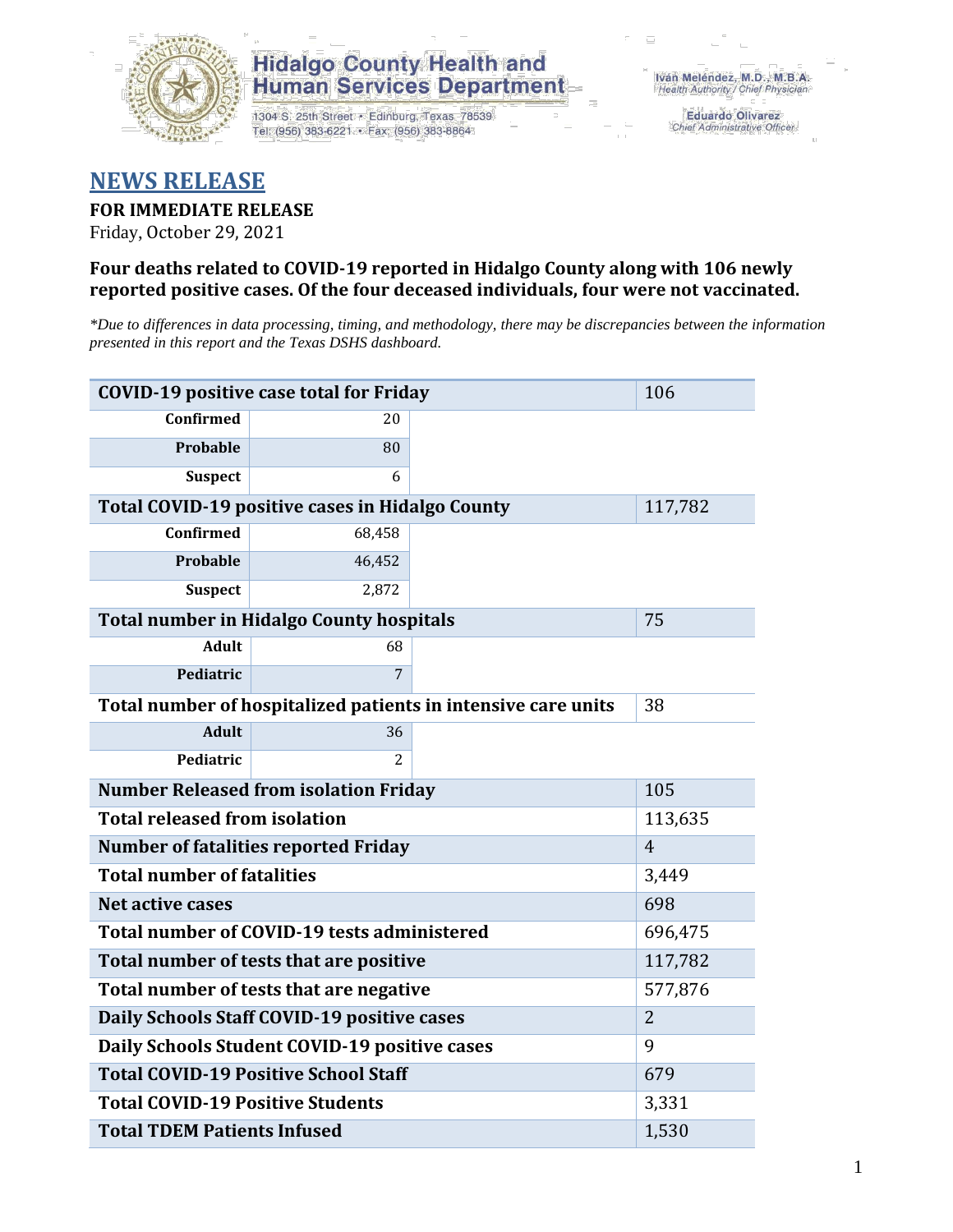

## **Hidalgo County Health and Human Services Department**

1304 S. 25th Street · Edinburg, Texas 78539 Tel: (956) 383-6221 · Fax: (956) 383-8864

Iván Meléndez, M.D., M.B.A. Health Authority / Chief Physician

> **Eduardo Olivarez** Chief Administrative Officer

*Hidalgo County uses the case status definition provided by the Texas Department of State Health Service's 2020 Epi Case Criteria Guide revised November 2020.*

- *1. Confirmed: A person who has tested positive through a molecular or PCR (oral or nasal swabs) test that looks for the presence of the virus's genetic material.*
- *2. Probable: A person who meets presumptive laboratory evidence through detection of COVID-19 by antigen test in a respiratory specimen.*
- *3. Suspect: A person who meets supported laboratory evidence through detection of specific antibodies in serum, plasma, whole body, and no prior history of being confirmed or probable case.*

*For more information of case status definition for COVID-19, please refer to:*

<https://www.dshs.state.tx.us/IDCU/investigation/epi-case-criteria-guide/2020-Epi-Case-Criteria-Guide.pdf>

| <b>Age</b><br><b>Range</b> |       | <b>Gender</b> | <b>City</b> |  |
|----------------------------|-------|---------------|-------------|--|
| 1                          | 50s   | Male          | Alamo       |  |
| 2                          | $70+$ | Male          | Donna       |  |
| 3                          | 60s   | Female        | Edinburg    |  |
| 4                          | 50s   | Male          | McAllen     |  |

## The deaths include: The deaths include: Case Breakdown by Age Group:

| <b>Age Range</b> | <b>Number of Cases</b> |
|------------------|------------------------|
| $0 - 11$         | 36                     |
| $12 - 19$        | 24                     |
| 20s              | 10                     |
| 30 <sub>s</sub>  | 11                     |
| 40s              | 5                      |
| 50s              | 8                      |
| 60s              | 9                      |
| $70+$            | 3                      |
| Total:           | 106                    |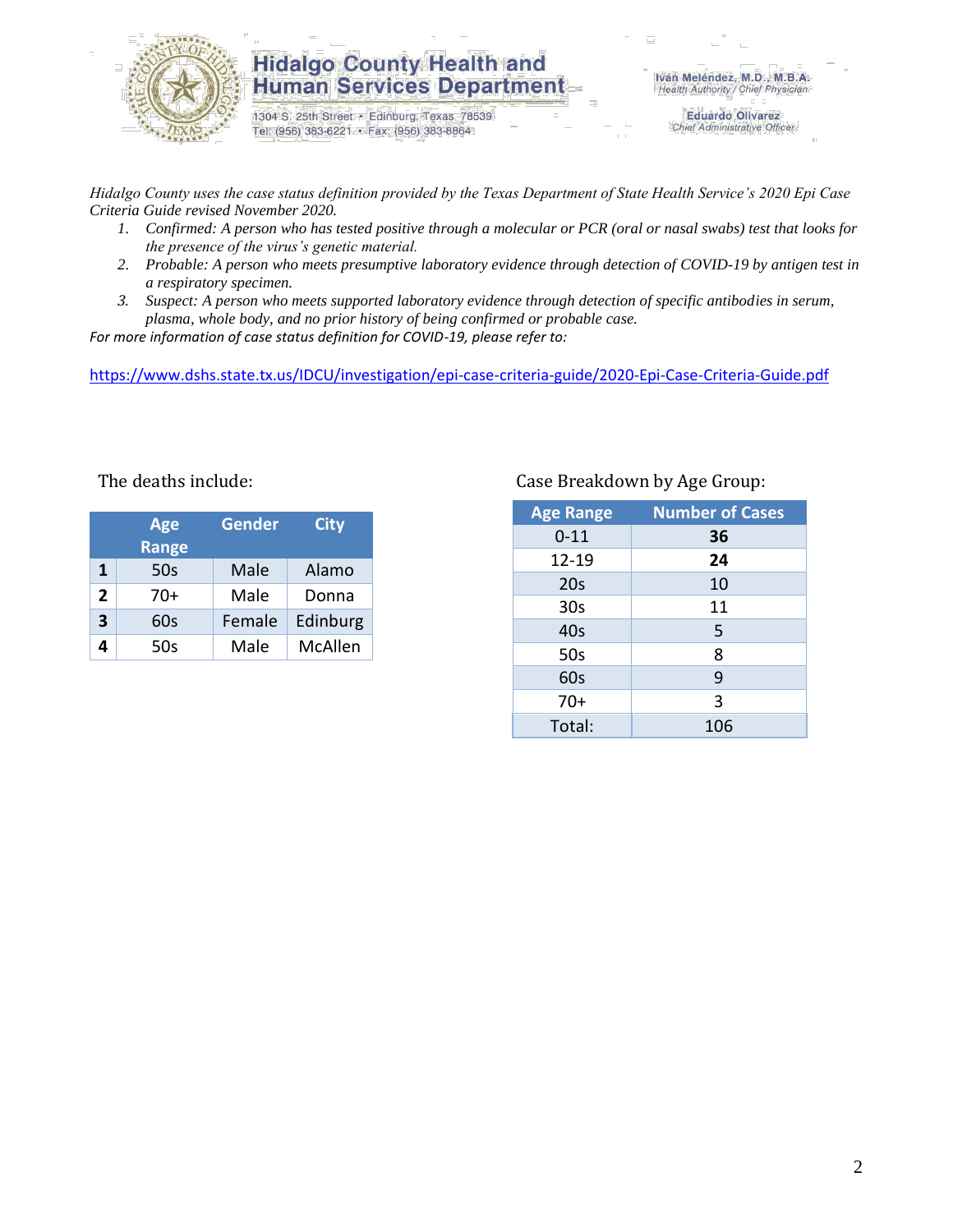

# **Hidalgo County Health and<br>Human Services Department**

1304 S. 25th Street • Edinburg, Texas 78539<br>Tel: (956) 383-6221 • Fax: (956) 383-8864

Eduardo Olivarez<br>Chief Administrative Officer

## Friday, October 29, 2021 positive cases include:

|                         | <b>Age Range</b> | <b>Gender</b> | <b>City</b> |    | <b>Age Range</b> | <b>Gender</b>                                                                                              | <b>City</b> |
|-------------------------|------------------|---------------|-------------|----|------------------|------------------------------------------------------------------------------------------------------------|-------------|
| $\mathbf{1}$            | $0 - 19$         | F             | Alamo       | 54 | 20s              | F                                                                                                          | McAllen     |
| $\mathbf{2}$            | 40s              | F             | Alamo       | 55 | 30 <sub>s</sub>  | M                                                                                                          | McAllen     |
| 3                       | 50s              | M             | Alamo       | 56 | 30 <sub>s</sub>  | M                                                                                                          | McAllen     |
| 4                       | 30 <sub>s</sub>  | F             | Alton       | 57 | 30 <sub>s</sub>  | F                                                                                                          | McAllen     |
| 5                       | 50s              | F             | Alton       | 58 | 40s              | $\mathsf F$                                                                                                | McAllen     |
| 6                       | $0 - 19$         | F             | Donna       | 59 | 40s              | M                                                                                                          | McAllen     |
| $\overline{\mathbf{z}}$ | $0 - 19$         | M             | Donna       | 60 | 40s              | $\mathsf F$                                                                                                | McAllen     |
| 8                       | 20s              | F             | Donna       | 61 | 50s              | M                                                                                                          | McAllen     |
| 9                       | $0 - 19$         | F             | Edinburg    | 62 | 50s              | F                                                                                                          | McAllen     |
| 10                      | $0 - 19$         | F             | Edinburg    | 63 | 60s              | F                                                                                                          | McAllen     |
| 11                      | $0 - 19$         | M             | Edinburg    | 64 | 60s              | $\mathsf F$                                                                                                | McAllen     |
| 12                      | $0 - 19$         | F             | Edinburg    | 65 | 60s              | M                                                                                                          | McAllen     |
| 13                      | $0 - 19$         | M             | Edinburg    | 66 | 60s              | F                                                                                                          | McAllen     |
| 14                      | $0 - 19$         | M             | Edinburg    | 67 | 60s              | F                                                                                                          | McAllen     |
| 15                      | 20s              | M             | Edinburg    | 68 | $70+$            | $\mathsf{M}% _{T}=\mathsf{M}_{T}\!\left( a,b\right) ,\ \mathsf{M}_{T}=\mathsf{M}_{T}\!\left( a,b\right) ,$ | McAllen     |
| 16                      | 20s              | M             | Edinburg    | 69 | 50s              | F                                                                                                          | Mercedes    |
| 17                      | 30 <sub>s</sub>  | F             | Edinburg    | 70 | $0 - 19$         | M                                                                                                          | Mission     |
| 18                      | 40s              | M             | Edinburg    | 71 | $0 - 19$         | F                                                                                                          | Mission     |
| 19                      | 60s              | F             | Edinburg    | 72 | $0 - 19$         | F                                                                                                          | Mission     |
| 20                      | $70+$            | M             | Edinburg    | 73 | $0 - 19$         | F                                                                                                          | Mission     |
| 21                      | $0 - 19$         | F             | McAllen     | 74 | $0 - 19$         | $\mathsf F$                                                                                                | Mission     |
| 22                      | $0 - 19$         | F             | McAllen     | 75 | $0 - 19$         | M                                                                                                          | Mission     |
| 23                      | $0 - 19$         | M             | McAllen     | 76 | $0 - 19$         | $\mathsf F$                                                                                                | Mission     |
| 24                      | $0 - 19$         | M             | McAllen     | 77 | $0 - 19$         | F                                                                                                          | Mission     |
| 25                      | $0 - 19$         | ${\sf M}$     | McAllen     | 78 | 20s              | M                                                                                                          | Mission     |
| 26                      | $0 - 19$         | F             | McAllen     | 79 | 30s              | F                                                                                                          | Mission     |
| 27                      | $0 - 19$         | F             | McAllen     | 80 | 30s              | F.                                                                                                         | Mission     |
| 28                      | $0 - 19$         | F             | McAllen     | 81 | 30s              | F.                                                                                                         | Mission     |
| 29                      | $0 - 19$         | F             | McAllen     | 82 | 30 <sub>s</sub>  | $\mathsf F$                                                                                                | Mission     |
| 30                      | $0 - 19$         | F             | McAllen     | 83 | 30 <sub>s</sub>  | F                                                                                                          | Mission     |
| 31                      | $0 - 19$         | F             | McAllen     | 84 | 50s              | $\mathsf{M}% _{T}=\mathsf{M}_{T}\!\left( a,b\right) ,\ \mathsf{M}_{T}=\mathsf{M}_{T}\!\left( a,b\right) ,$ | Mission     |
| 32                      | $0 - 19$         | Μ             | McAllen     | 85 | 50s              | F                                                                                                          | Mission     |
| 33                      | $0 - 19$         | F             | McAllen     | 86 | $70+$            | $\mathsf{M}% _{T}=\mathsf{M}_{T}\!\left( a,b\right) ,\ \mathsf{M}_{T}=\mathsf{M}_{T}\!\left( a,b\right) ,$ | Mission     |
| 34                      | $0 - 19$         | F             | McAllen     | 87 | $0 - 19$         | F                                                                                                          | Pharr       |
| 35                      | $0 - 19$         | M             | McAllen     | 88 | $0 - 19$         | M                                                                                                          | Pharr       |
| 36                      | $0 - 19$         | M             | McAllen     | 89 | $0 - 19$         | F                                                                                                          | Pharr       |